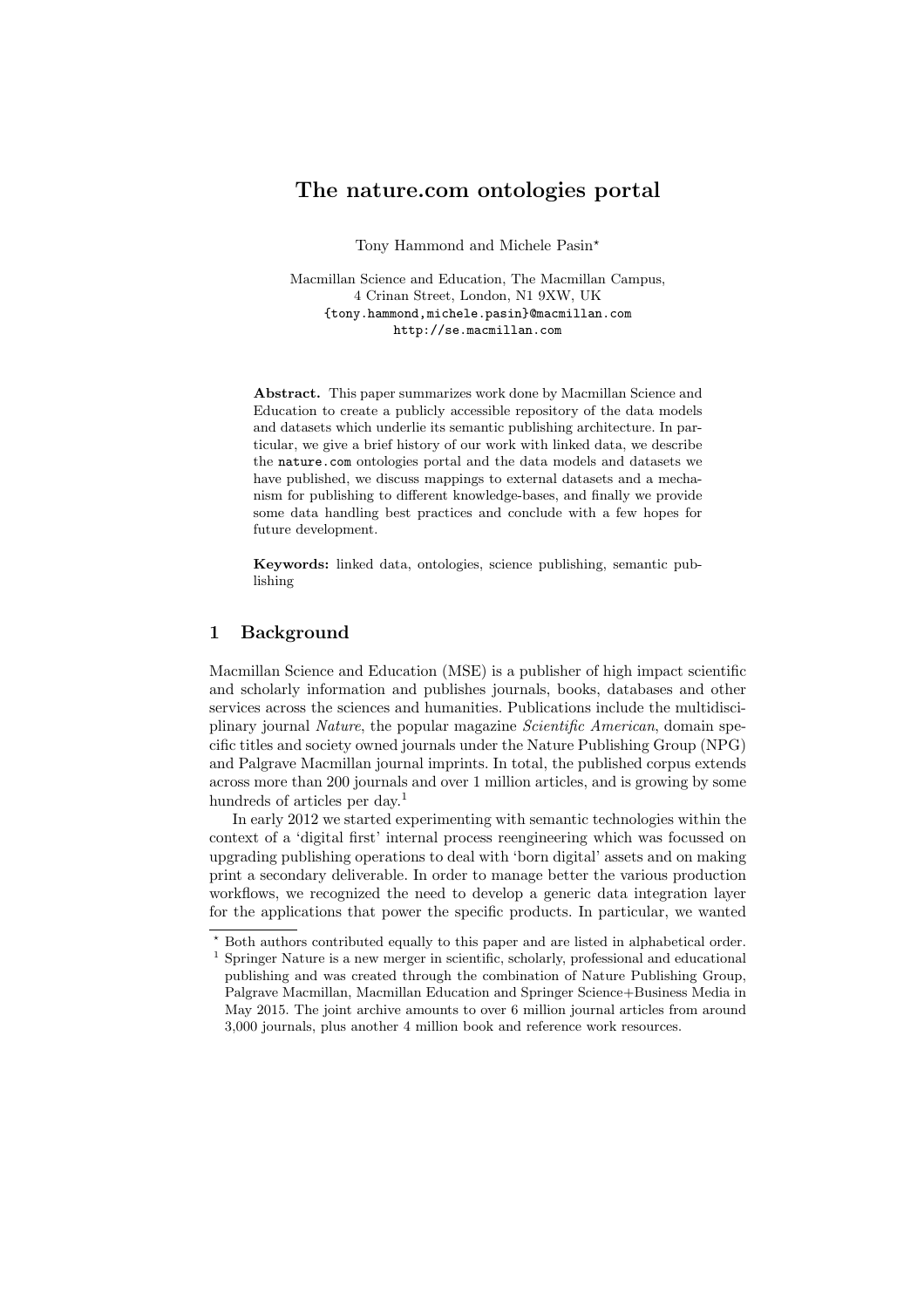

Fig. 1. Screenshot of the nature.com ontologies portal homepage.

interoperability both at the level of naming conventions – to facilitate communication within the enterprise when people talk about articles or subjects – and at a formal computational level, via shared metadata models which can be used for data validation and semantic integration.

In April 2012 (and updated July 2012), we released data.nature.com – a linked data platform hosting a number of RDF datasets for downloading, together with a SPARQL endpoint for querying over the data. This data (some 270 million triples) comprised bibliographic metadata for all articles (and their references) published by NPG from 1845 through to the present day. The data model was essentially flat, typed with RDFS classes but with no class hierarchy. These datasets were made available under a Creative Commons Zero public domain dedication. The platform was intended for external use only and was essentially detached from the products that end-users would see on nature.com, but it allowed us to gain a better understanding of how to make use of these tools within our existing technology stack. It is important to remember that over the years we have made considerable investments in an XML-centered architecture [1], so finding a solution that could leverage the legacy infrastructure with these new technologies has always been a fundamental requirement for us.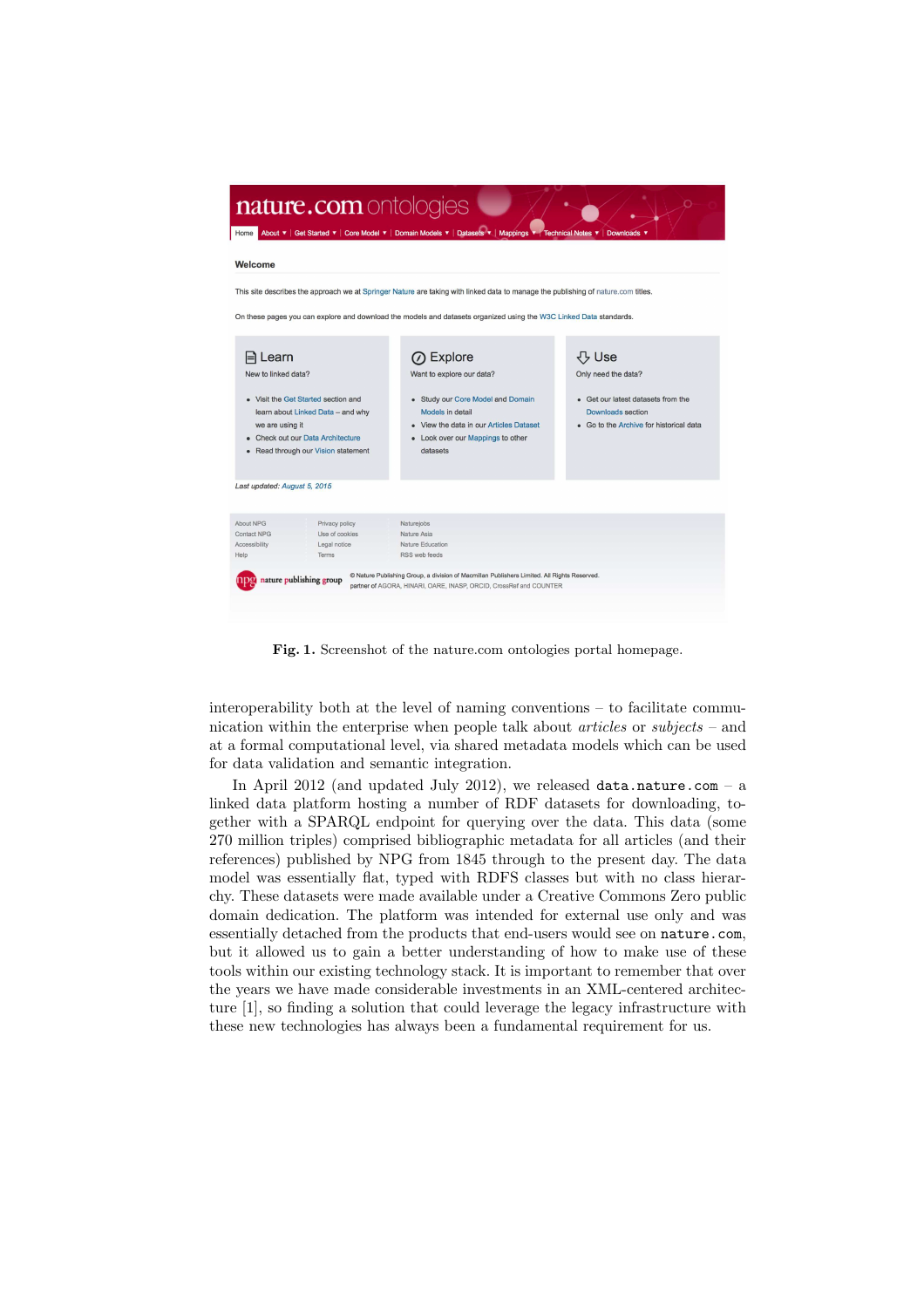Our focus from 2013 forwards has subsequently shifted towards enterprise applications of the linked data model. This model is now being used to manage our metadata and to deliver our content discovery. A new hybrid linked data platform combines the modeling flexibility and scalability of RDF with the efficiency and publishing orientation of XML stores [2]. At the same time, since user engagement levels on data.nature.com were low, we decided to terminate that service. The SPARQL query functionality was decommissioned in April 2014 with the datasets being maintained online for reference purposes.

In this paper we describe the **nature**.com ontologies portal (see Fig. 1) which is the new showcase for our open linked data work. The portal was released in April 2015 and it provides a comprehensive and up-to-date repository for the semantic schemas that drive our publishing platform and their corresponding datasets, both of which are available for inspection and download. In particular, it reflects the major restructuring of the content model that has been taking place during the past couple of years: starting from a rather limited set of classes and properties, we have evolved our models into a common network of interrelated and constantly evolving ontologies consisting of hundreds of entities.

This paper is organized as follows: in Sect. 2 we describe the ontologies portal and the ontologies that we are making available; in Sect. 3 we discuss mappings from our datasets to external datasets; in Sect. 4 we briefly review our data publishing mechanism; in Sect. 5 we outline some data handling principles and techniques; and finally Sect. 6 contains a summary of this work and a few hopes for future developments.

## 2 Ontologies Portal

The nature.com ontologies portal<sup>2</sup> provides access to the main semantic models which drive the nature.com publishing platform, together with corresponding datasets, e.g. *articles* and *contributors*. This data is being provided in RDF, both for inspection and download<sup>3</sup>. A summary of the models and datasets together with URIs and sizings can be found in Table 1.

The portal is organized around three main sections: a) the 'Core Model' section describes the core enterprise ontology we developed to achieve semantic integration across the various MSE divisions and data repositories; b) the 'Domain Models' section contains detailed information about more discipline-specific or application-specific models used by one or more of our systems; finally, c) the 'Instance Datasets' section provides access to the various datasets included in the archive.

Figure 2 shows an overview of our semantic architecture. The foundational layer is provided by the RDF family of languages which is used to encode our Core Ontology. This currently consists of around 50 classes and 140 properties, and in particular, by inheriting the formal semantics of the SKOS [3] model, it

<sup>2</sup> http://www.nature.com/ontologies

<sup>&</sup>lt;sup>3</sup> Note that at the time of writing no SPARQL endpoint has been made available for this data.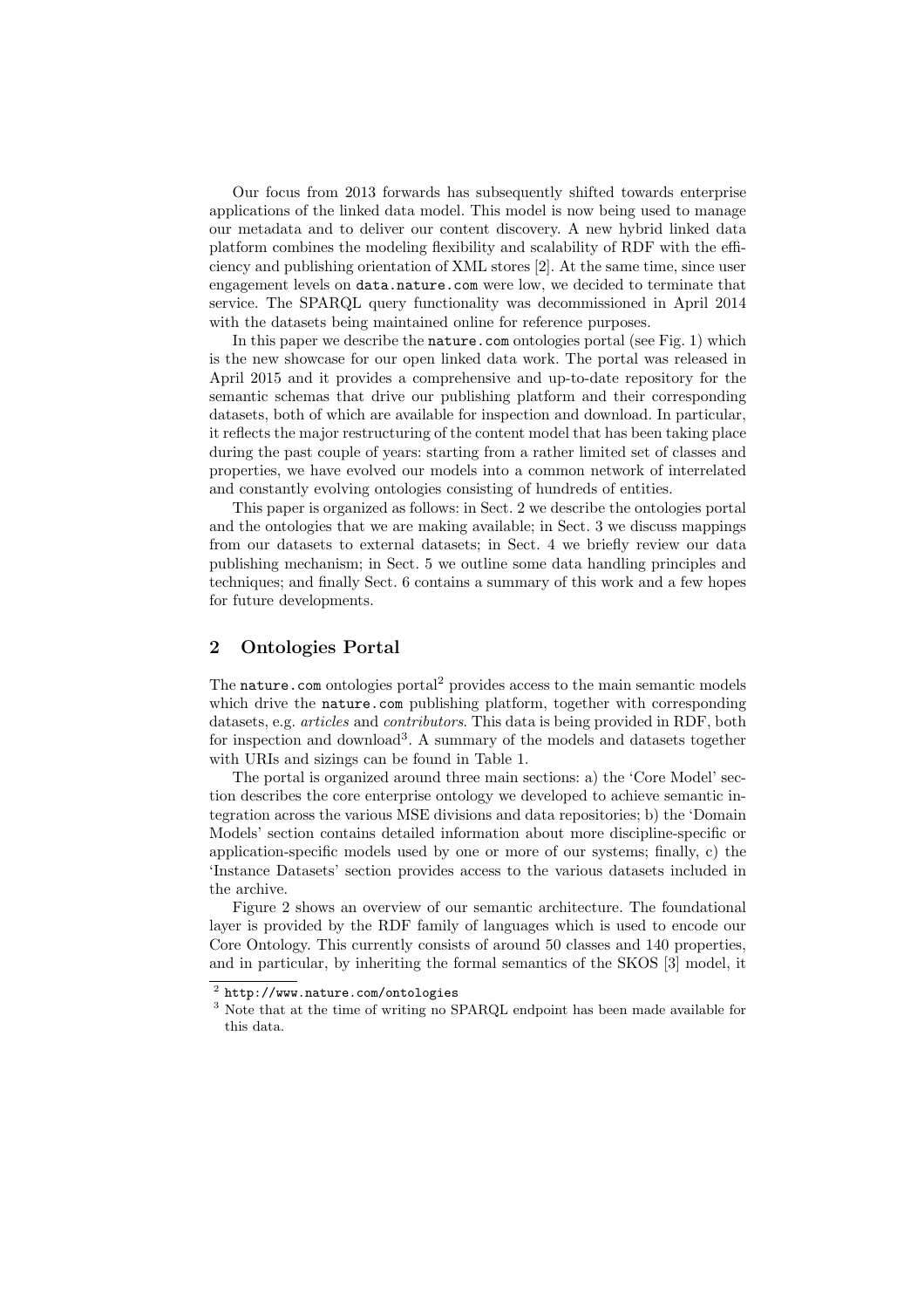| Model               | Description                              | Entities | <b>Triples</b>       |
|---------------------|------------------------------------------|----------|----------------------|
| Ontology            |                                          |          |                      |
| Core                | Formal model of key concepts             |          | 1,217                |
| <i>Taxonomies</i>   |                                          |          |                      |
| ArticleTypes        | Genres for scholarly articles            | 64       | 977                  |
| Subjects            | Subject areas for publications           | 2,636    | 48,500               |
| Vocabularies        |                                          |          |                      |
| <b>Blogs</b>        | Master catalogue of blogs                | 32       | 270                  |
| Journals            | Master catalogue of journals             | 236      | 3,831                |
| PublishStates       | Publish states for a publication         | 7        | 69                   |
| Relations           | Relationships between publications       | 30       | 365                  |
| <b>ReviewStates</b> | Review states for a publication          | 5        | 53                   |
| SeverityLevels      | Severity-levels used in build rules      | 8        | 93                   |
|                     | SummaryTypes Summary-types for summaries | 4        | 45                   |
| Datasets            |                                          |          |                      |
| Articles            | Biblio data for scholarly articles       |          | 1,206,039 25,212,725 |
| Contributors        | Contributors to scholarly articles       |          | 2,698,052 11,052,560 |

Table 1. Models and datasets

defines the primitive concepts for a number of domain level categorizations. We call these our domain ontologies since they encode knowledge which is specific to single applications or domains within the enterprise. These are implemented at the instance level using SKOS taxonomy primitives.

#### 2.1 Core Ontology

The Core Ontology<sup>4</sup> is a formal model providing definitions for the key concepts used by MSE for content publishing. It includes both entities normally associated with the publishing domain (e.g. *articles, journals*), as well as more abstract concepts (e.g. agents, events) that group together other, more specialized, domain entities.

It should be noted that what we have published is a subset of the actual ontology used in our content production systems. Some terms have not been shared because they are inherently internal, while others are still undergoing testing and are liable to change. In general, the Core Ontology represents a measured balance between supporting legacy practices (some stretching back over many years) and enabling new requirements (which may only be revealed incrementally). It has been developed and grown within a cross-functional software delivery team. Some of the modelling clearly reflects immediate pragmatic

<sup>&</sup>lt;sup>4</sup> The Core Ontology has the ontology URI http://ns.nature.com/terms/ and uses this namespace for defining its terms. The preferred prefix is 'npg'. This namespace is taken here to be the default namespace.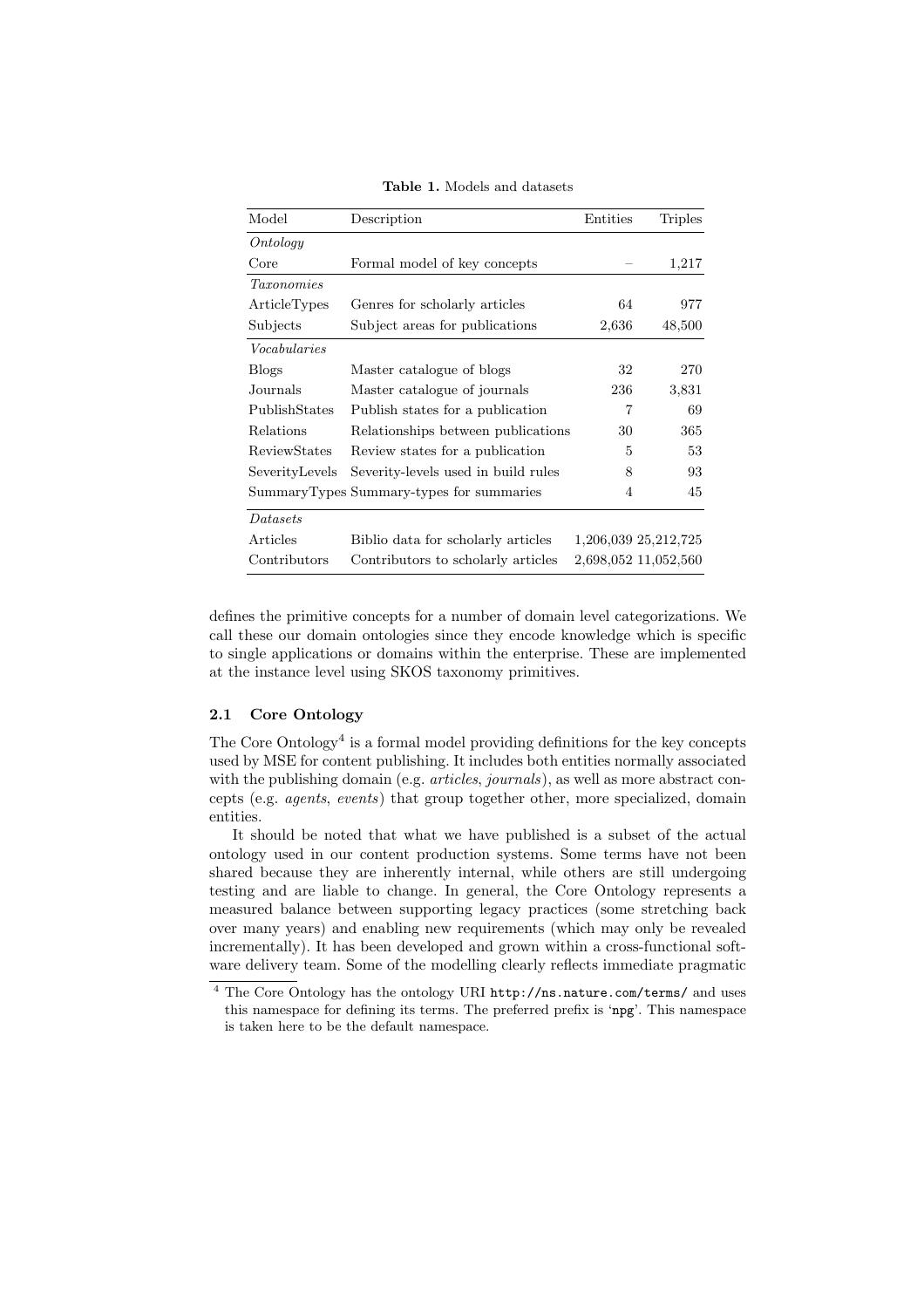

Fig. 2. Overview of our semantic architecture.

concerns and the 'operational semantics' originating from our specific system architecture, others are more clearly representative of our publishing industry bias. In both cases, we decided to publish this ontology as an enterprise artefact 'as is' so to document more realistically how we are using it to drive forward our content publishing and discovery processes.

The Core Ontology is conformant to the OWL 2 [4] specification, with a Description Logic [5] expressivity of  $\text{ALCHI}(\mathcal{D})$ <sup>5</sup>. The class hierarchy (see Fig. 3) is organized around four main branches: agents, assets, events and concepts (comprised of publications and types).

Agents The agents branch defines the business actors connected with the things that we publish. At this time we do not have any persons in our model but we do have some limited support for organizations, i.e. publishers. (Note that we do have *contributors* for the articles we publish but these have only local identity within a given article and are treated as publication components.) This is an area which is still under development.

Assets The *assets* branch defines the content storage entities for the things that we publish. We are using a centralized content storage facility – the Content Hub

 $\frac{5}{5}$  The notation here denotes an attributive language  $(AC)$  with complex concept negation  $(C)$ , role hierarchy  $(H)$ , inverse properties  $(\mathcal{I})$  and datatypes  $((\mathcal{D}))$ . See https://en.wikipedia.org/wiki/Description\_logic#/Nomenclature for details.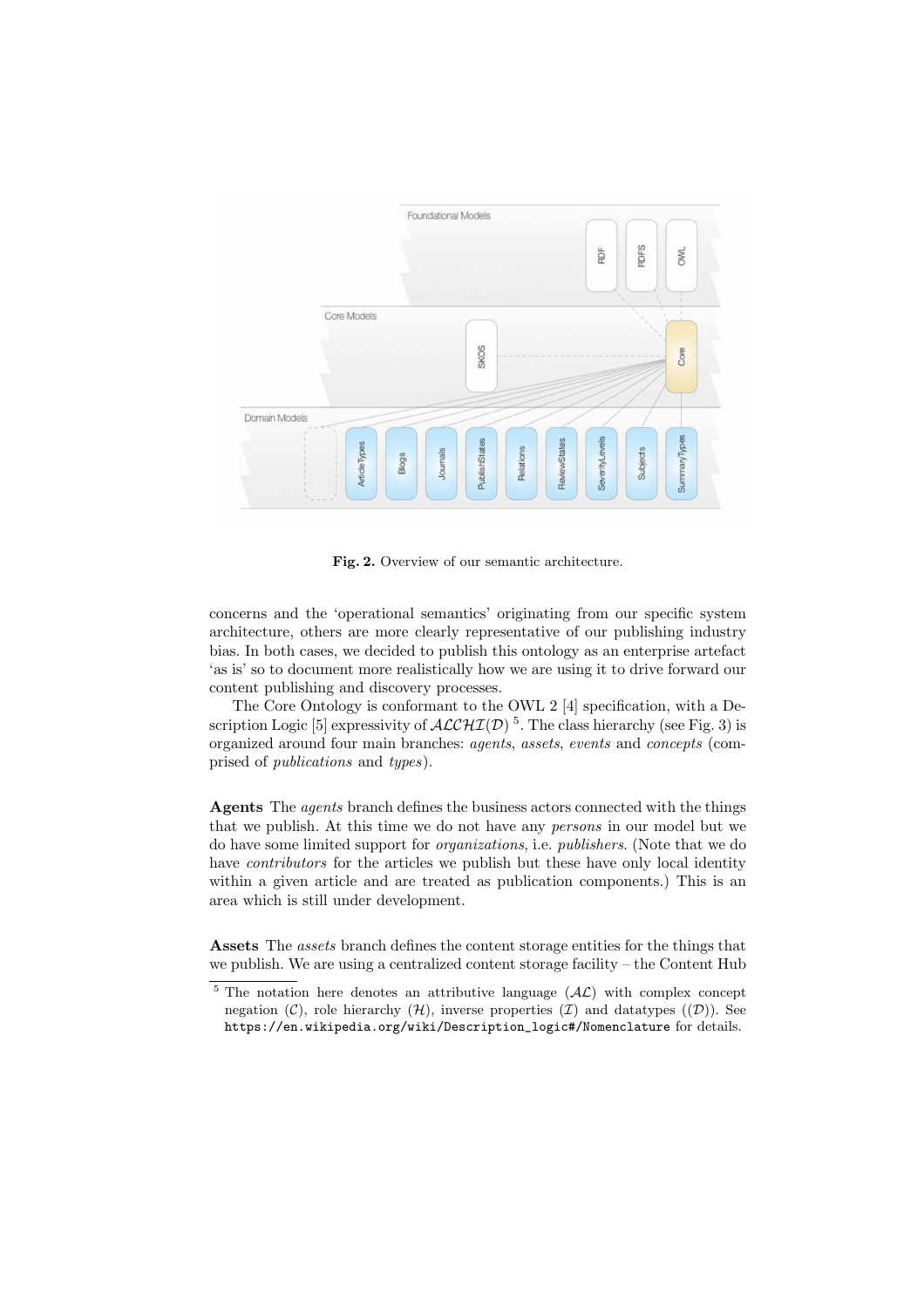

Fig. 3. Main taxonomy tree of the Core Ontology.

– to manage our content. The Content Hub implements a graph model over the content storage layer. This decoupling allows for a distributed set of physical content stores. This is achieved by maintaining a description of the content storage entity – the *asset* – which is an integral part of the graph model. For example, the asset records the repository and repository ID, along with other key physical characteristics.

Events The events branch defines the notable occurrences relating to the things that we publish. There are currently two main branches: aggregation-events and publication-events. The first deals with publication structure events, while the second deals with publication lifecycle events. We are actively making use of publication-events to drive forward our metadata-based publishing workflows.

Publications The publications branch defines the (types of) things that we publish – see Fig. 4. This is broken down into four branches: components, datasets, documents and serials. (We envisage adding in additional branches for books and other publication types as we ingest these into our systems.)

Types The types branch defines the domain models used to categorize the things that we publish. Each :Type subclass corresponds to a domain model which is implemented at the instance level using the SKOS vocabulary.

#### 2.2 Domain Ontologies

Our domain models are implemented as SKOS concept schemes. A concept scheme comprises a set of terms representing key features of a target domain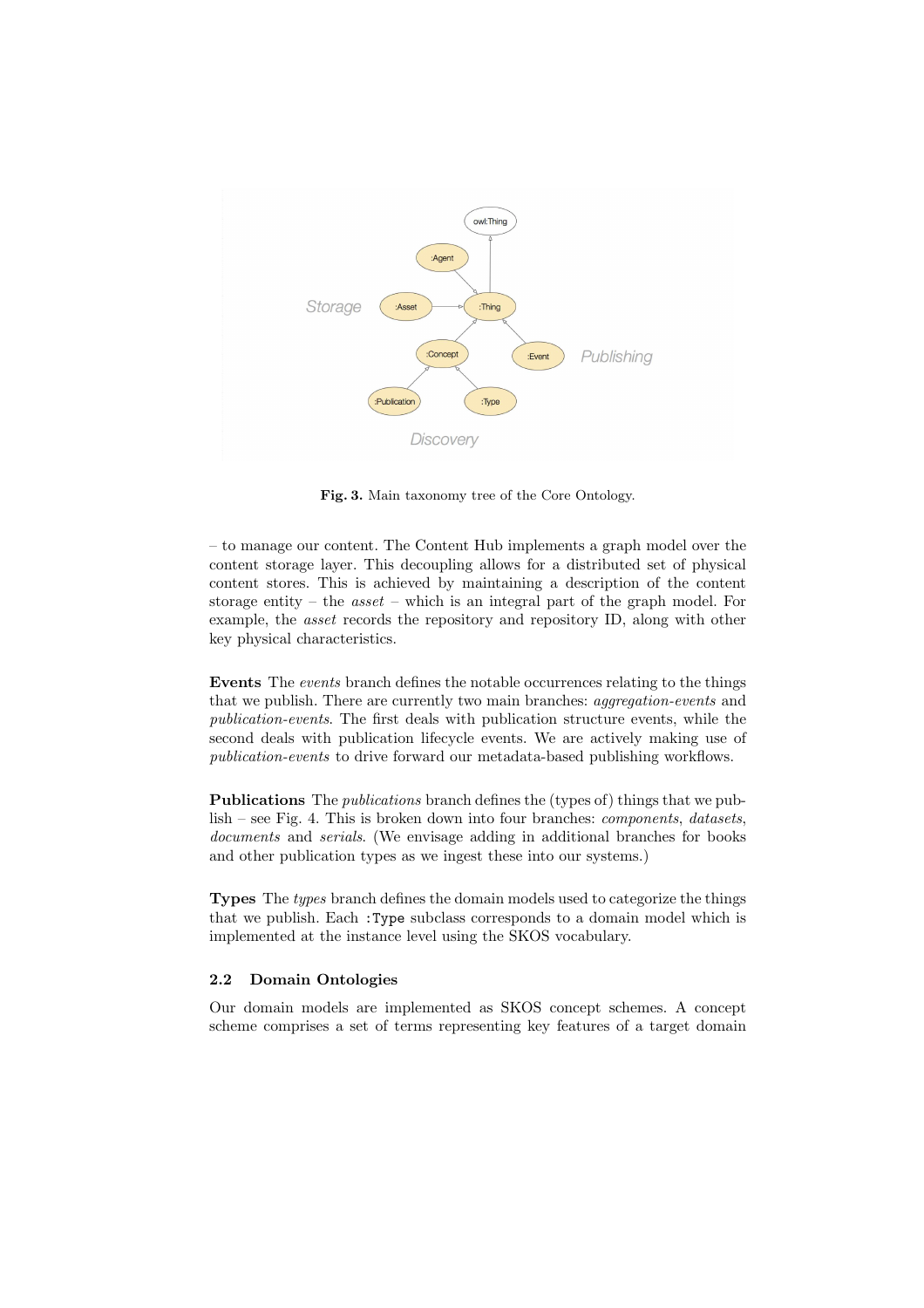

Fig. 4. The Publications branch of the Core Ontology.

and is organized either as a simple catalogue (i.e. a controlled vocabulary) or as a hierarchy (i.e. a taxonomy). Terms within a concept scheme are dually classed using one of our Core Ontology classes and the skos:Concept class. The terms are related via a skos:inScheme property to a SKOS concept scheme using the skos:ConceptScheme class. The SKOS concept scheme itself is additionally categorized as an OWL ontology. Additional SKOS properties are used for labelling (e.g. skos:prefLabel) and for relating (e.g. skos:broader) the terms.

There are nine domain models currently available as listed in Table 1.

#### 2.3 Instance Datasets

The datasets referred to here cover the documents-based metadata and are not organized into any obvious model structure. Instead these datasets are being published as simple instance data and packaged by class type. The two main datasets we are publishing<sup>6</sup> are the following:

Articles A full inventory of all articles published by MSE from 1845 until 2015. In total, there are around 25 million records (for 1.2 million *articles*) containing detailed metadata such as title, authors, etc.

 $6$  In the earlier releases from 2012 we also produced a *citations* dataset comprising approximately 218 million records (for 9.3 million citations). This is currently available on the site as historical data and has not been upgraded to use our new data models and naming conventions.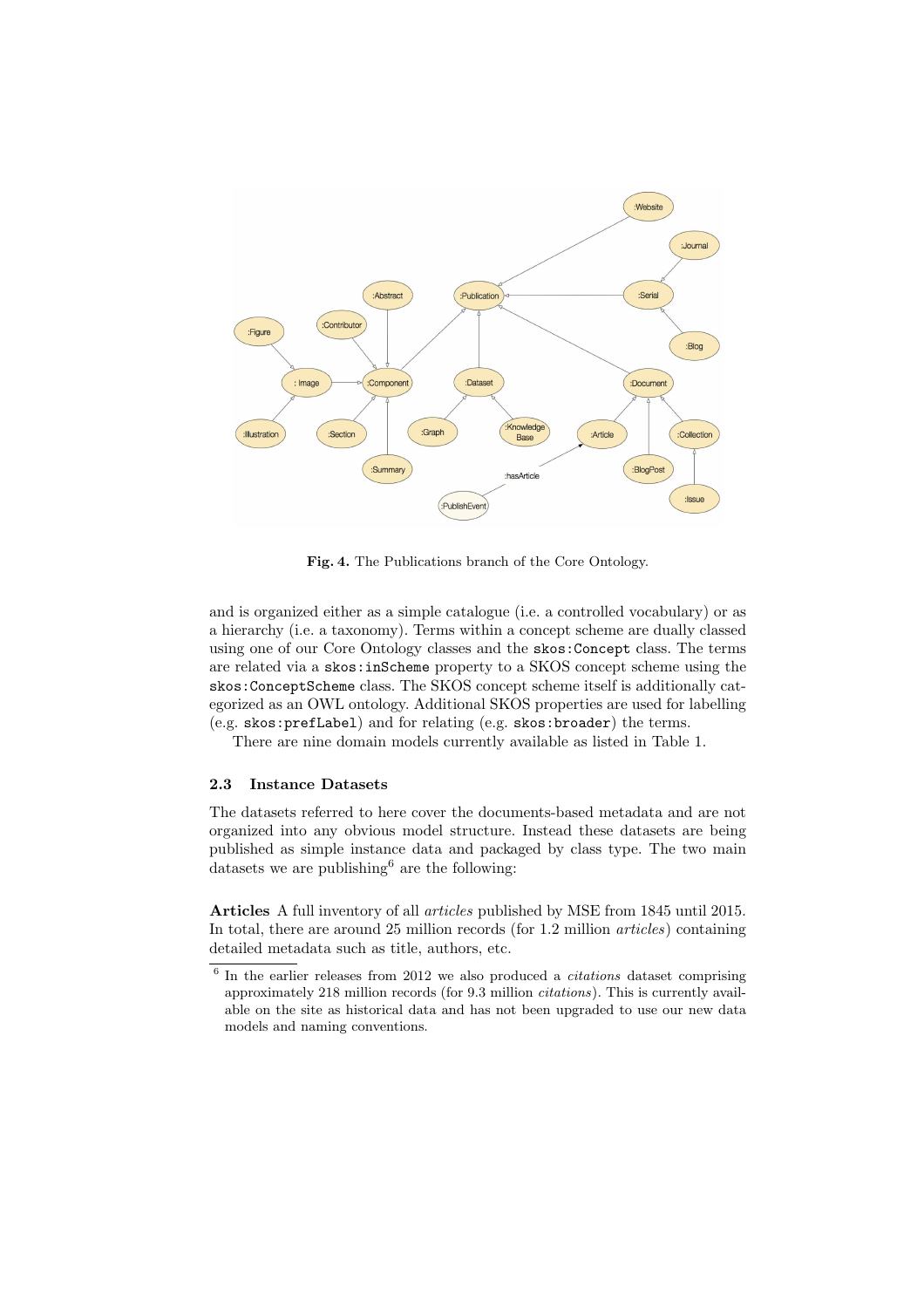Contributors A dataset comprising more than 11 million records (for 2.7 million contributors) containing the contributors to (i.e. authors of) the publications listed in the articles dataset described above. Note than this data is structured (i.e. fields such as given name and family name are broken out) and ordered (i.e. authorship order) but it has not been disambiguated (hence more than one contributor instance may refer to the same person, e.g. because of alternate spellings, etc.).

# 3 Data Mappings and Linksets

In order to make our dataset more interoperable and usable by the linked data community, we have begun to link our datasets to external datasets. We discuss these in turn.

Core Ontology For the core model we are mapping our classes and properties using owl:equivalentClass and owl:equivalentProperty, respectively, to over a dozen external schemas such as BIBO, FABIO, FOAF, etc. These mappings were created in two phases: first, a list of mapping candidates were extracted automatically into spreadsheets using the open-source OntoSPy [6] tool; second, we manually combed through these lists and selected those mapping pairs that made most sense. As regards the choice of ontologies to map to, we tried to select widely known models which are relevant to both the scholarly and the publishing communities. In future iterations we hope to refine these choices based on feedback from users and interested parties.

Domain Ontologies We are now mapping many of our domain models to DBpedia [7] and to Wikidata [8] – and for documentary purposes we are providing links to Wikipedia. We are also mapping our subjects to Bio2RDF [9] and to the MeSH RDF dataset from NLM (currently in beta) [10]. For our domain models we are making use of SKOS properties for linking, e.g. skos:broadMatch, skos:closeMatch, skos:exactMatch, and skos:relatedMatch. As above, we bootstrapped these mappings using automatic methods, then worked with domain experts in order to correct or refine the semantics of the links being created. See Fig. 5 for examples of our current mapping coverages.

Instance Datasets We are also linking the articles dataset to other RDF datasets. In particular, we have discovered over 51,000 links in Wikipedia articles (and hence DBpedia resource URIs) which reference our dataset. We extracted these references using the Wikipedia API and encoded them using the cito:isCitedBy property.

## 4 Data Publishing

Our models are maintained natively in RDF as Turtle files within GitHub repositories. The models are currently curated by hand with some lightweight valida-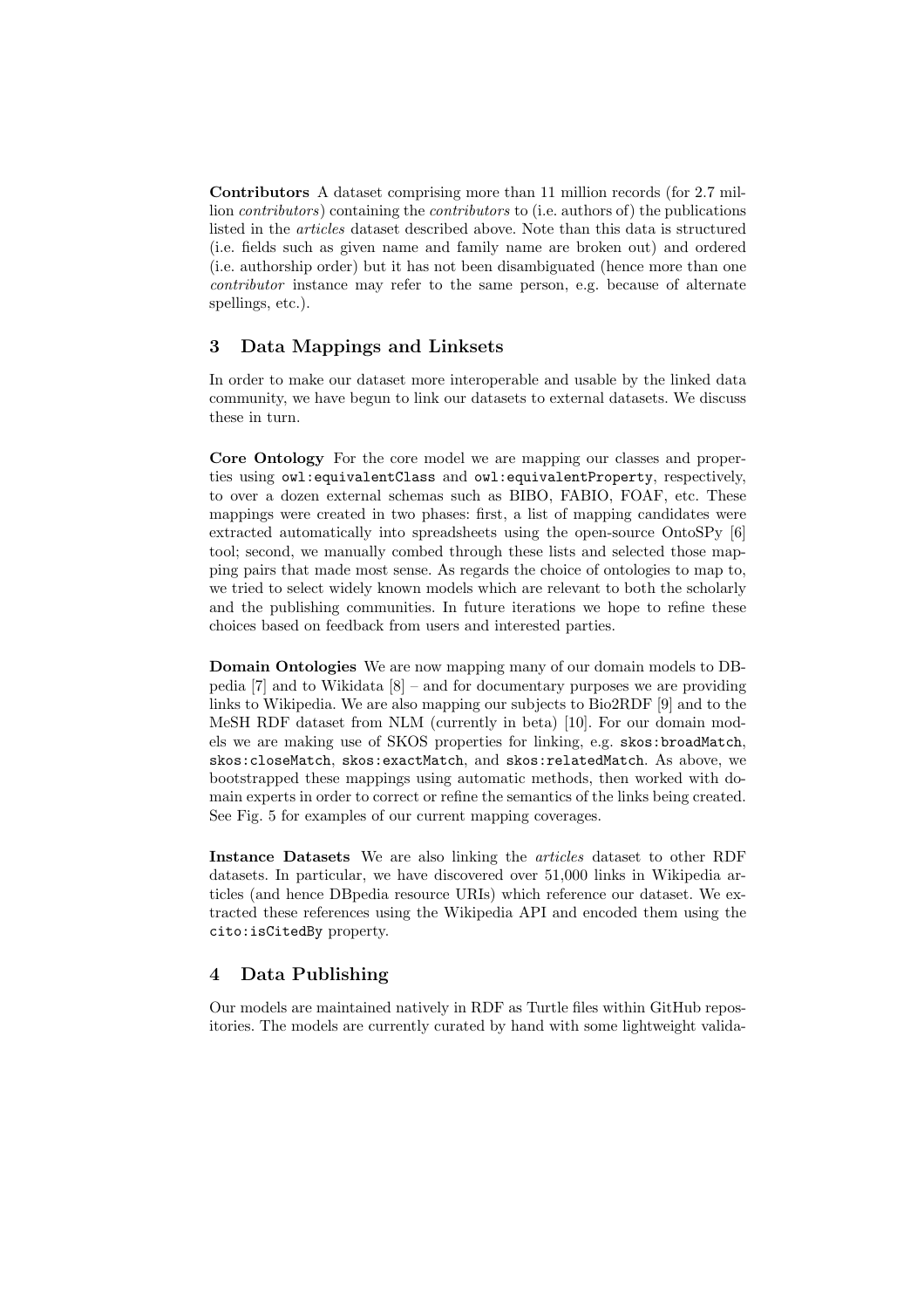

Fig. 5. Mapping coverages for domain models to common external datasets.

tions of data elements applied during the build process. By contrast, our datasets are sourced from master XML documents using Scala code for extraction of elements. In both processes we build in-memory RDF models using Apache Jena which ensures that the RDF models are valid.

Our ontologies (core and domain models) and datasets include data elements which can be shared with customers as well as additional data elements which are specific to our data production workflows and other data elements which are still undergoing testing. In order to select those data elements for sharing we have devised a generic mechanism based on knowledge-bases and contracts.

First a note about our data organization. All our RDF data is typed and is managed within multiple named graphs corresponding to RDF type. For example, all instances of :Article are managed within an articles graph, all instances of :Abstract are managed within an abstracts graph, etc. This data partitioning scheme allows us to annotate and generally admin the various data subsets and is also used in controlling data exports.

In order to serve different 'views' over the data for different customers we define a :KnowledgeBase class, and maintain instances within a knowledge-bases domain model. One of these instances is the knowledge-base for the public data we are sharing through the ontologies portal.

We also define a : hasContract property for the : KnowledgeBase class which aggregates a set of data bindings (using a :hasBinding property) that separately list the allowed RDF predicates (using an :allowsPredicate property) for various OWL terms: ontology, class, property, instance. See Fig. 6 for an example of the contract used to generate the article-types domain model.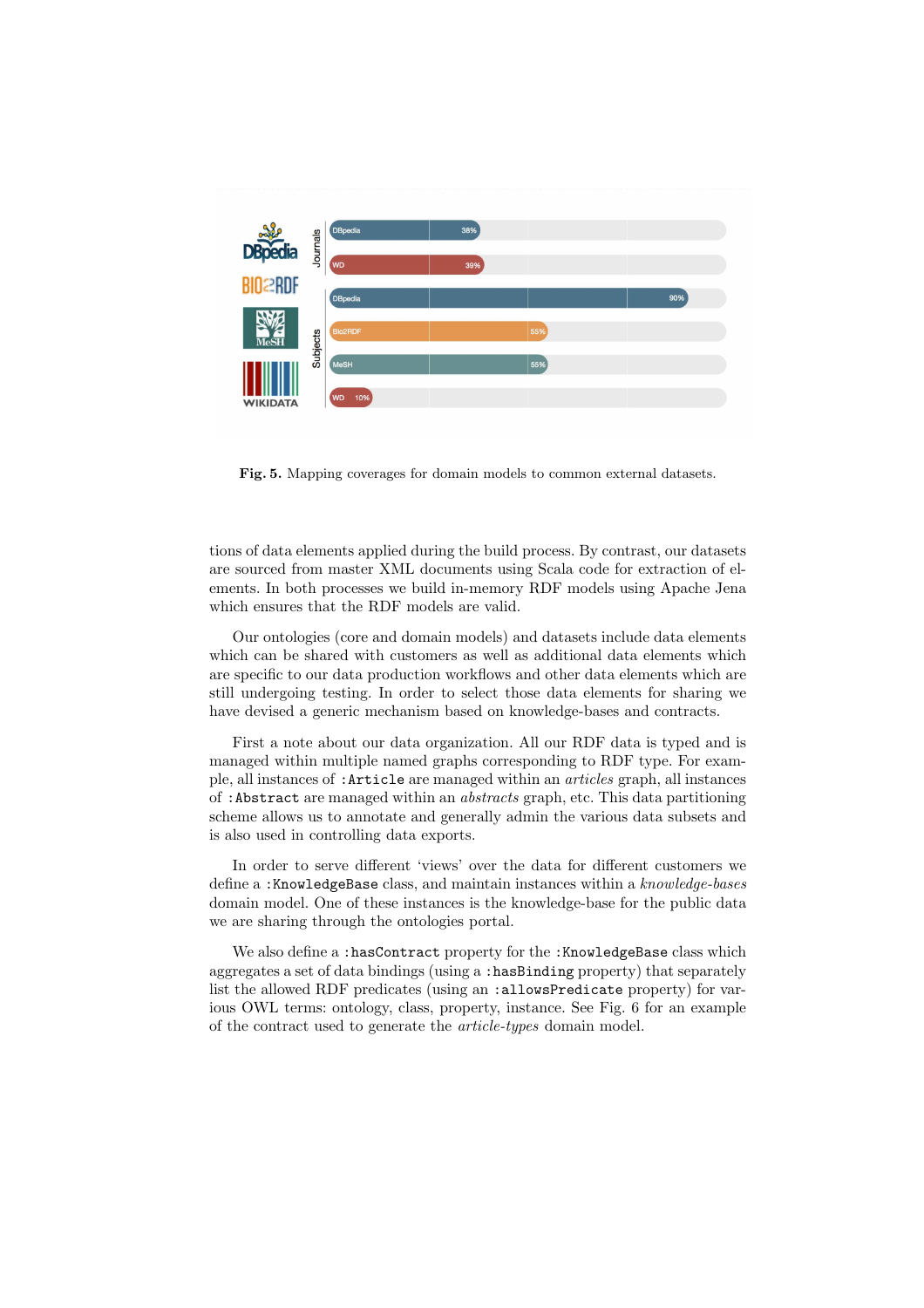```
knowledge-bases:public
 ...<br>npg:hasContract [<br>rdfs:comment "Contract for ArticleTypes Ontology";
   npg:graph npgg:article-types ;
   npg:hasBinding [
      npg:onOntology article-types:;
      npg:allowsPredicate
         dc:creator, dc:date, dc:publisher, dc:rights, dcterms:license,
         npg:webpage, owl:imports, owl:versionInfo, rdf:type, rdfs:comment,
         skos:definition, skos:prefLabel, skos:note
         vann:preferredNamespacePrefix, vann:preferredNamespaceUri
   1.1npg:onInstanceOf npg:ArticleType;
      npg:allowsPredicate
         npg:hasRoot, npg:isPrimaryArticleType
         npg:id, npg:isLeaf, npg:isRoot, npg:treeDepth,
         rdf:type, rdfs:isDefinedBy, rdfs:seeAlso,
        skos:broadMatch, skos:broader, skos:closeMatch,
         skos:definition, skos:exactMatch, skos:inScheme, skos:narrower,
         skos:prefLabel, skos:relatedMatch, skos:topConceptOf
   \vert,
\mathbf{1}
```
Fig. 6. Example of a contract for the public knowledge-base.

Our publishing workflow provides us with the ability to run rules (SPARQL queries<sup>7</sup>) against our model data at build time so as to enrich the datasets and to validate the data. For the knowledge-bases we generate SPARQL queries from the contracts and store those as properties within the respective knowledge-base. Effectively we build up a query map for each knowledge-base which provides for each RDF type a query with the predicate filtering for the various OWL terms required: core model – ontology, class, property; domain model – ontology, instance; instance dataset – instance.

# 5 Best Practices

Working within a production enviroment we have developed certain priciples and techniques for managing the data more efficiently.

<sup>7</sup> Some of the queries make use of SPIN constructs [11], so we loosely refer to these as 'SPIN rules'. Note also that we are eagerly anticipating the development of SHACL [12] as a generic RDF data enrichment and validation language.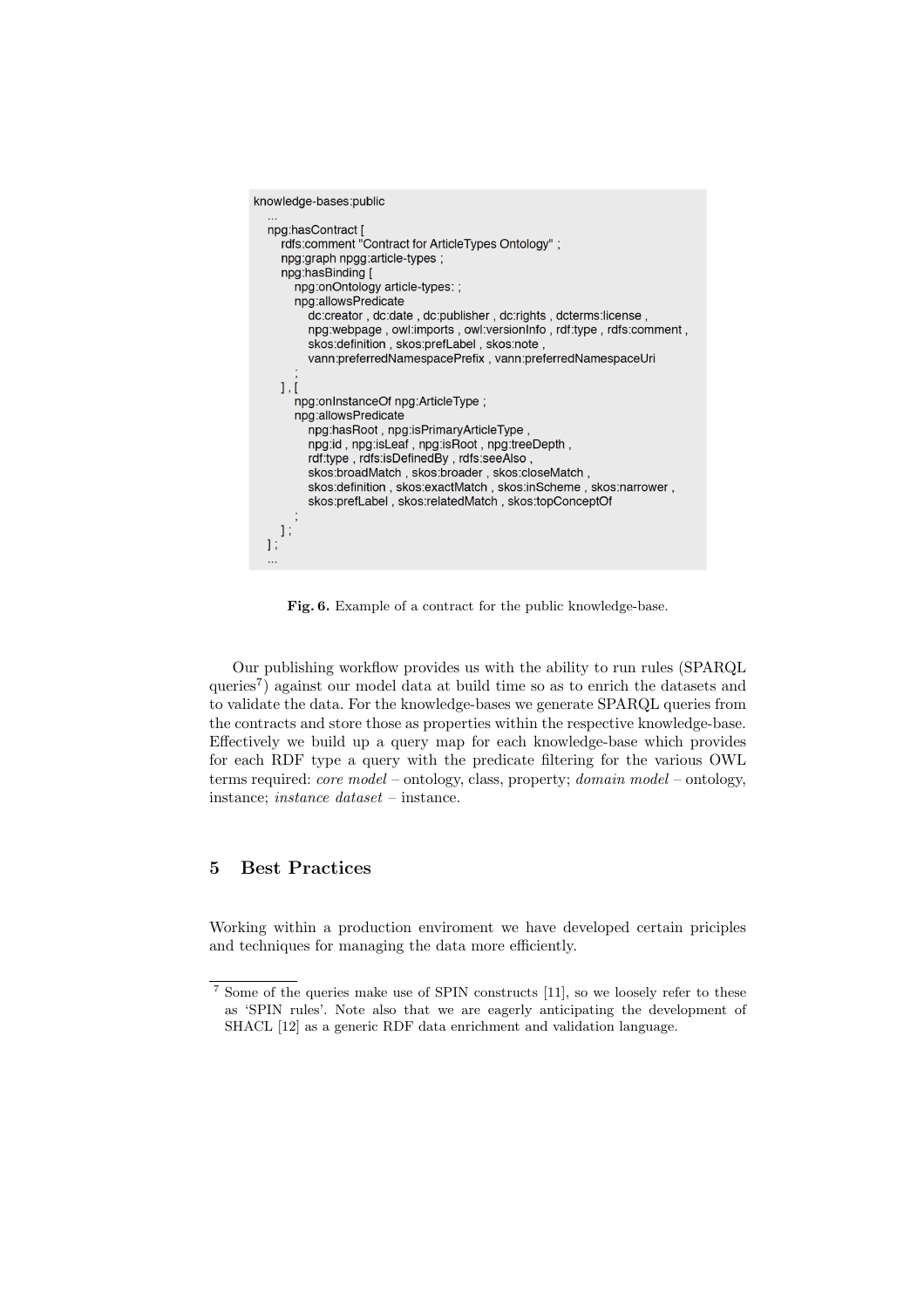#### 5.1 Principles

In order to create a data and information architecture which is easy to understand, scalable and consistent throughout all of its aspects, we identified some core principles:

Incremental formalization We started out with a relatively flat model and tested it against our use cases and system architecture adding additional structure as more precise requirements were made available. So for example although we make use of SPIN rules and some basic inference in the data enrichment phase, we have not yet really taken advantage of the various inference mechanisms that can be built on top of OWL.

Enterprise integration We have primarily focused on building a shared enterprise model, e.g. by getting the core classes and properties right and thus achieving some simple yet fundamental level of data integration.

Model coherence Although we do make some use of public vocabularies such as BIBO and FOAF, in general we decided to follow a minimal commitment to external vocabularies as that would let us retain more control over our model and also create a much more coherent ontology. This is mainly because currently our main driver is to support enterprise applications. In order to facilitate web-scale data integration we have whenever possible added mappings to other commonly used vocabularies.

#### 5.2 Techniques

On a technical level we can also mention the following techniques:

Naming architecture As mentioned above we work within a general named graphs environment whereby every triple is assigned to a named graph corresponding to the triple subject's RDF type. So, all instances of class :Journal, say, will be assigned to the named graph journals: for *journals*.

We adhere to a well-defined naming policy for our RDF term names. Class and property names are generally taken from the npg: namespace, although for legacy reasons (and especially for properties) we are still making use of some external names. Instance names use a simple binomial form based on named graph and local ID.

RDF serializations We work with various serializations of RDF. Our domain models are managed in Turtle and are sourced from GitHub. These models are assembled and enriched in memory using Apache Jena models and then loaded as RDF/XML into a MarkLogic XML database for querying. Our documents data is extracted from the *article* XML and assembled and enriched in memory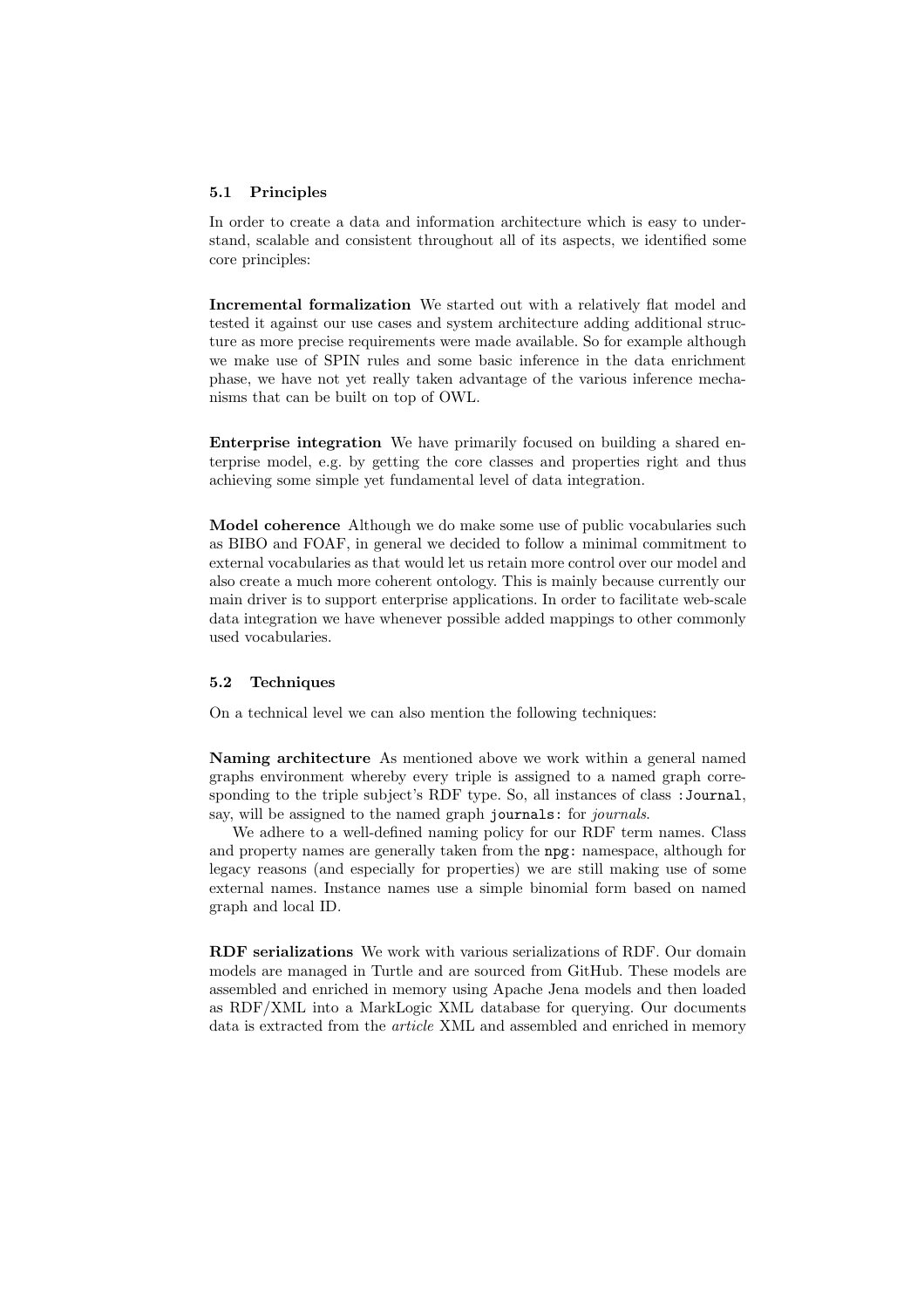using Apache Jena models and then injected back as RDF/XML sections into the article XML for querying. Our data exports are in Turtle for models, and N-Quads for datasets.

RDF annotations Our historic datasets included RDF annotations [13] to describe the RDF data we were publishing – i.e. provenance, license, and metrics. For this we made extensive use of the VoID [14] vocabulary. As we are beginning to resume our data publishing activities we will need to revisit and enhance our annotations. Specifically we have been looking at the HCLS Community Profile for dataset descriptions [15].

# 6 Conclusions

In this paper we have given a brief summary of the nature.com ontologies portal. We believe that this resource has the potential to become a major component of the LOD cloud, both because of the quality and richness of its data and also because of the ever-increasing number of links to other well-known ontologies and datasets. As a scholarly publications dataset it may even serve to function as something of a local hub for generic linked science datasets since it describes a part of the network of publications that discuss and interpret the research datasets.

Furthermore, we are making our data available under very permissive licenses: CC0 for the datasets and domain models, and CC-BY for the core model. We are keen to work with the linked data community and, more broadly, the scientific community, in order to increase the reusability and interestingness of our datasets.

Acknowledgments. We wish to thank Andrew Needham, Ontology Manager at MSE, for his careful review of this paper as well as his unstinting work in maintaining the key domain ontologies and contributing to the ontologies portal.

## References

- 1. Donohoe, P., Sherman, J., Mistry, A.: The Long Road to JATS. In: Journal Article Tag Suite Conference (JATS-Con) Proceedings 2015 [Internet]. Bethesda (MD): National Center for Biotechnology Information (US); 2015. http://www.ncbi.nlm. nih.gov/books/NBK279831/
- 2. Hammond, T., Pasin, M.: Linked data experience at Macmillan: Building discovery services for scientific and scholarly content on top of a semantic data model. In: The 13th International Semantic Web Conference, 2014. http://ceur-ws.org/ Vol-1383/paper4.pdf
- 3. Miles, A., Bechofer, S. (Eds.): SKOS Simple Knowledge Organization System Reference. W3C Recommendation, 18 August 2009. http://www.w3.org/TR/ skos-reference/